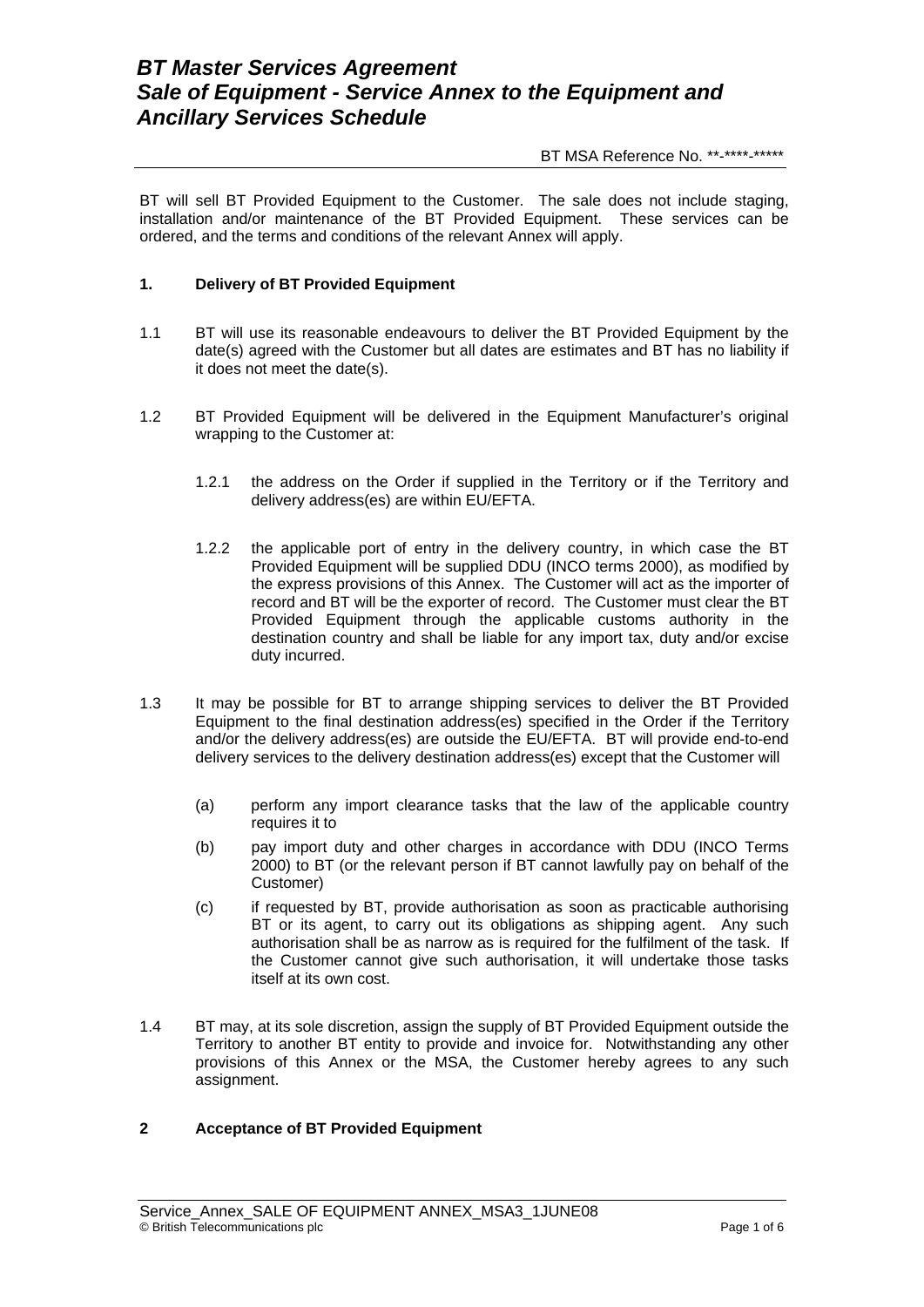BT MSA Reference No. \*\*-\*\*\*\*-\*\*\*\*\*

- 2.1 Acceptance of the BT Provided Equipment will take place on signature for the delivery as follows:
	- 2.1.1 At the delivery address(es) if the Territory and/or delivery address(es) are within the EU / EFTA); or
	- 2.1.2 In all other cases, at the port of entry, or at the final delivery address(es) that BT has agreed with the Customer if BT is shipping the BT Provided Equipment as described in section 1.4.

#### **3 Risk and Ownership**

3.1 If BT Provided Equipment is supplied in the Territory then title in the BT Provided Equipment, excluding the licensed Software, will pass to the Customer on payment in full of all monies due.

 Until BT receives payment in full, the BT Provided Equipment must appear in the Customer's books in the name of BT.

If there is a threatened seizure of the BT Provided Equipment, or anything listed in Clause 17.3 (Termination) of the General Terms and Conditions applies to the Customer, the Customer must immediately:

- (a) notify BT so that BT may take action to repossess the BT Provided Equipment; and
- (b) notify interested third parties of BT's ownership of the BT Provided Equipment.
- 3.2 For BT Provided Equipment to be supplied outside the Territory risk and title in the BT Provided Equipment, excluding the licensed Software, will pass to the Customer on despatch from the final shipping point in the Territory but the Customer will not be liable for any loss or damage to the extent that it is caused by BT's negligence.
- 3.3 After payment in full, and where relevant, the Customer will be granted a nonexclusive, non-transferable license from the Equipment Manufacturer to use the Software.

## **4 BT PROVIDED EQUIPMENT WARRANTY**

4.1 If during the period of any relevant Warranty (as specified in the Order or as notified to the Customer by BT) BT is notified of a fault in BT Provided Equipment which is due to faulty design, manufacture or materials, or the negligence of BT, BT will, replace or (at its option) repair the faulty part or in the case of new wiring restore it to effective use free of charge provided that: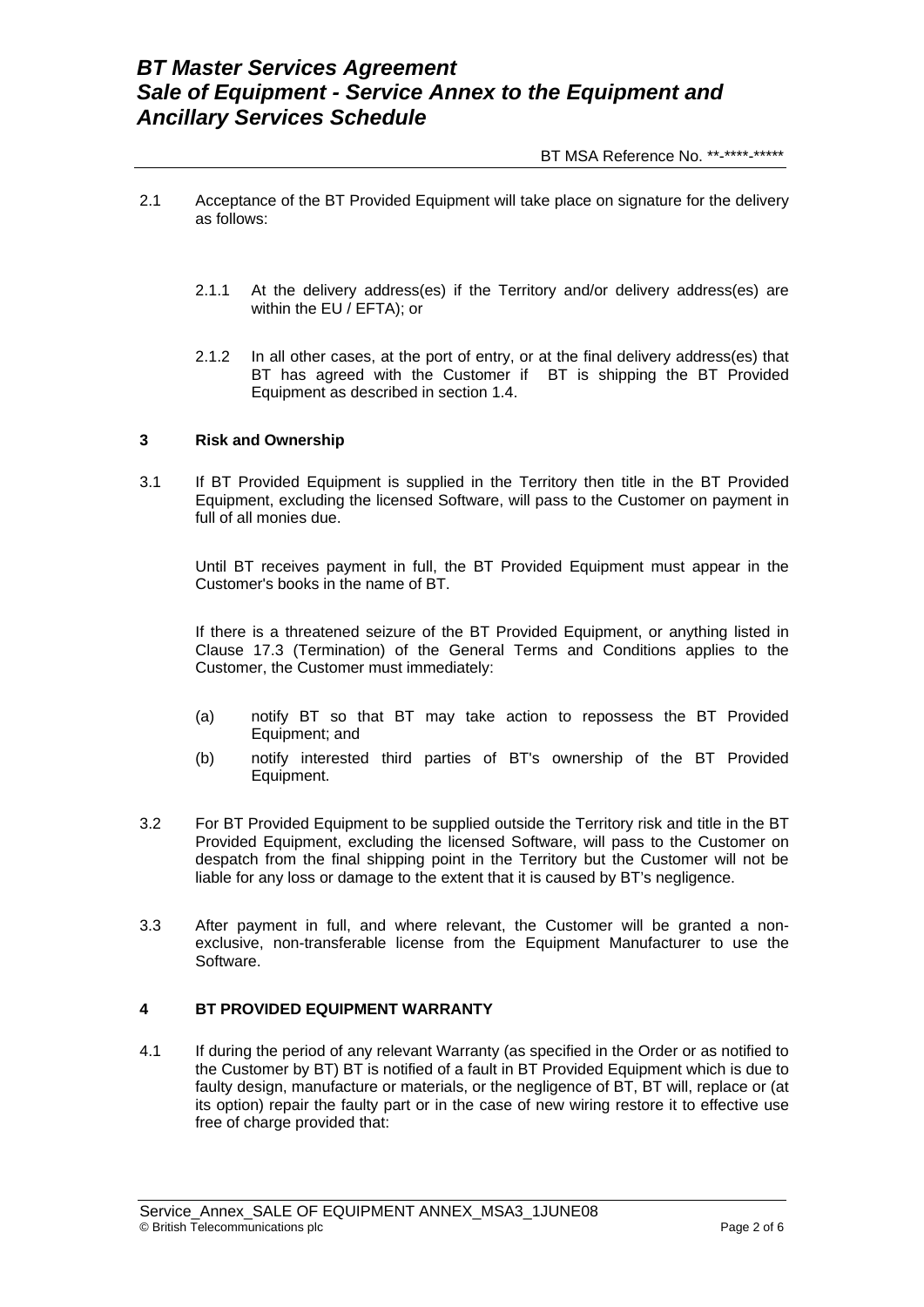## *BT Master Services Agreement Sale of Equipment - Service Annex to the Equipment and Ancillary Services Schedule*

#### BT MSA Reference No. \*\*-\*\*\*\*-\*\*\*\*\*

- (a) the BT Provided Equipment has been properly kept, used and maintained in accordance with the Equipment Manufacturer's or BT's instructions, if any, and has not been modified except with BT's consent;
- (b) the fault is not due to accidental or wilful damage (including lightning and electrical damage); interference with or maintenance by anyone except BT, BT's agents or subcontractors;
- (c) the fault is not due to faulty design by the Customer if the BT Provided Equipment has been manufactured to the Customer's design,
- 4.2 This warranty does not cover fair wear and tear.
- 4.3 If the BT Provided Equipment can be installed by the Customer, the Customer must return the faulty BT Provided Equipment to BT, unless BT specifies otherwise.
- 4.4 BT does not warrant that the embedded software supplied with the Service will be free of all faults or that its use will be uninterrupted. BT will remedy any defects which significantly impair performance within a reasonable time.
- 4.5 BT may make minor alterations to the specification of BT Provided Equipment which does not affect Equipment's performance.
- 4.6 Not withstanding the provisions of this section 4, if the Customer orders a fault repair service from BT for the BT Provided Equipment, then this warranty shall be superseded by the applicable fault repair service.
- 4.7 For Cisco Equipment, any warranty, statement or promise other than the Cisco Equipment Manufacturer's warranty regarding the Cisco Equipment is only valid if given in writing by BT.
- 4.8 The Cisco Equipment manufacturer's warranty, which can be found at <http://www.cisco.com/warp/public/cc/serv/mkt/sup/tsssv/wnty/> (or such other site as the Cisco Equipment Manufacturer may determine from time to time) begins on the date that the Cisco Equipment is shipped by BT's supplier.
- 4.9 If the Customer detects a fault in the Cisco Equipment during the Cisco Equipment manufacturer's warranty period then the Customer will return the Cisco Equipment, in its original wrapping to BT's supplier using the return address label provided. If the fault is due to a cause covered by the Cisco Equipment manufacturer's warranty, a replacement will be provided. If no fault is found, or the fault is from a cause not covered under the Cisco Equipment manufacturer's warranty, BT will return the Cisco Equipment to the Customer at the Customer's expense.

### **5 THE CUSTOMER'S RESPONSIBILITIES**

5.1 The Customer is responsible for the maintenance of the BT Provided Equipment except as provided for in the Equipment Manufacturer's warranty or if the Customer has ordered Fault Repair Service.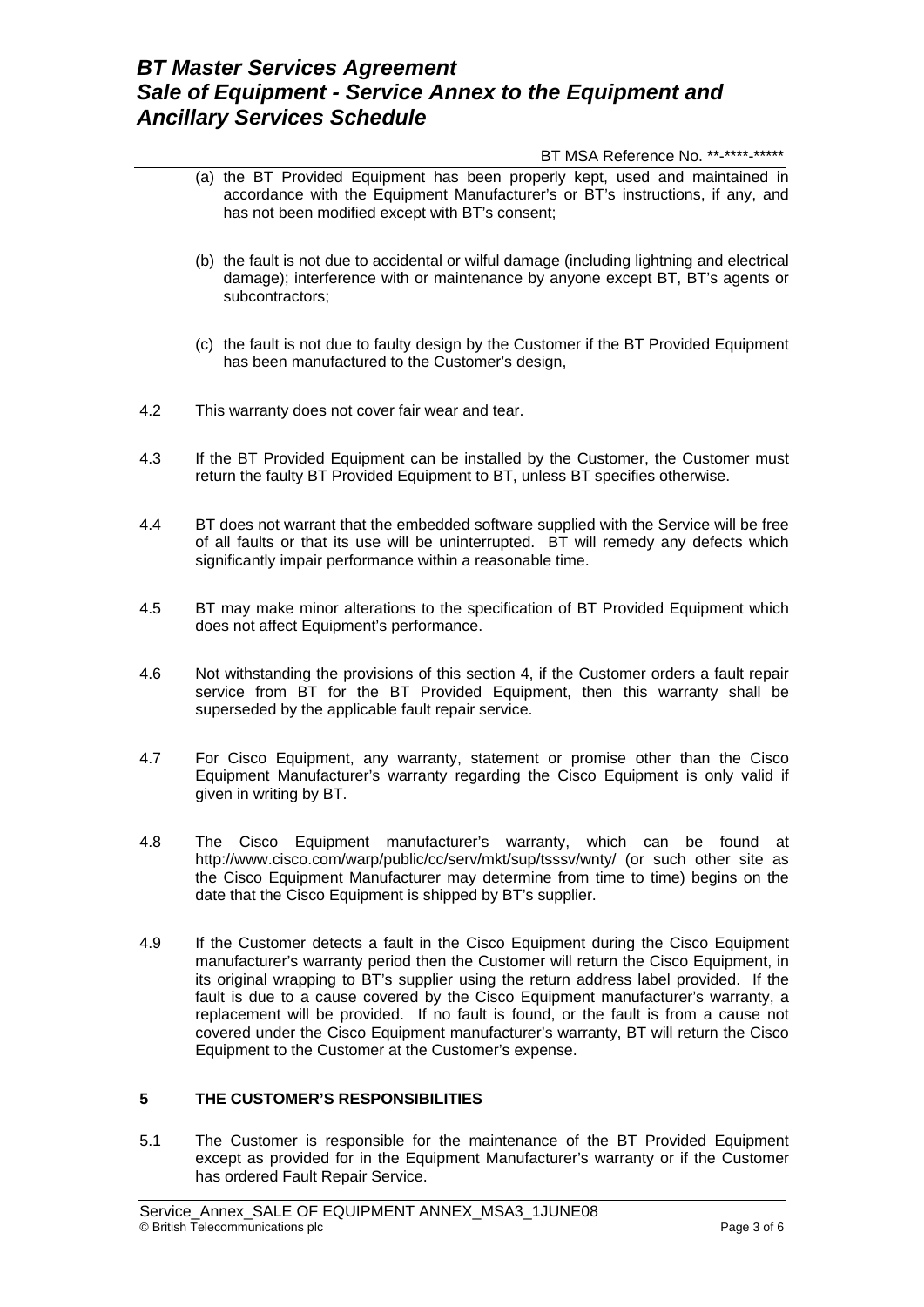- 5.2 The Customer agrees:
	- 5.2.1 to care for and use the BT Provided Equipment in accordance with BT and/or the manufacturer's instructions and to use it only for a purpose for which it is designed;
	- 5.2.2 not to repair, adjust, or modify the BT Provided Equipment without BT's written consent except for configuration changes made in accordance with the equipment manufacturer's documentation. The Customer must notify BT of any such configuration changes; and
	- 5.2.3 to co-operate in diagnosing faults by performing any diagnostic and test routines requested by BT or included in the manufacturer's instructions, and allowing BT to carry out remote diagnostic tests, where appropriate.
- 5.3 Notwithstanding the provisions of section 4 above, it is a requirement under this Annex that the Customer order a fault repair service for all BT Provided Equipment supplied under this Annex, either from BT or an alternative approved maintainer within 30 days of Delivery. If the Customer has not ordered a fault repair service and/or does not give BT details of the approved maintainer, then the Customer may be liable for additional fees chargeable to BT by the Equipment Manufacturer.
- 5.4 Where the Customer is importer of record for the BT Provided Equipment, the Customer is responsible for and must comply with destination country laws and regulations, including any trade and legal restrictions applicable to the BT Provided Equipment.

## **6 CHARGES AND PAYMENT TERMS**

- 6.1 Delivery is completed within the Business Day, and the Customer will be liable for any additional charges for delivery outside of a Business Day.
- 6.2 Cancellation Charges
	- 6.2.1 If the Customer cancels an Order before delivery, then (depending on the time of cancellation) BT reserves the right to charge cancellation fees which may include (without limitation) charges for:
		- (a) order processing and management;
		- (b) equipment returns; and/or
		- (c) the total charge for the BT Provided Equipment and associated licence fees.

 BT will use reasonable endeavours to keep such charges to a minimum. Cancellation charges are set out in the Order Form.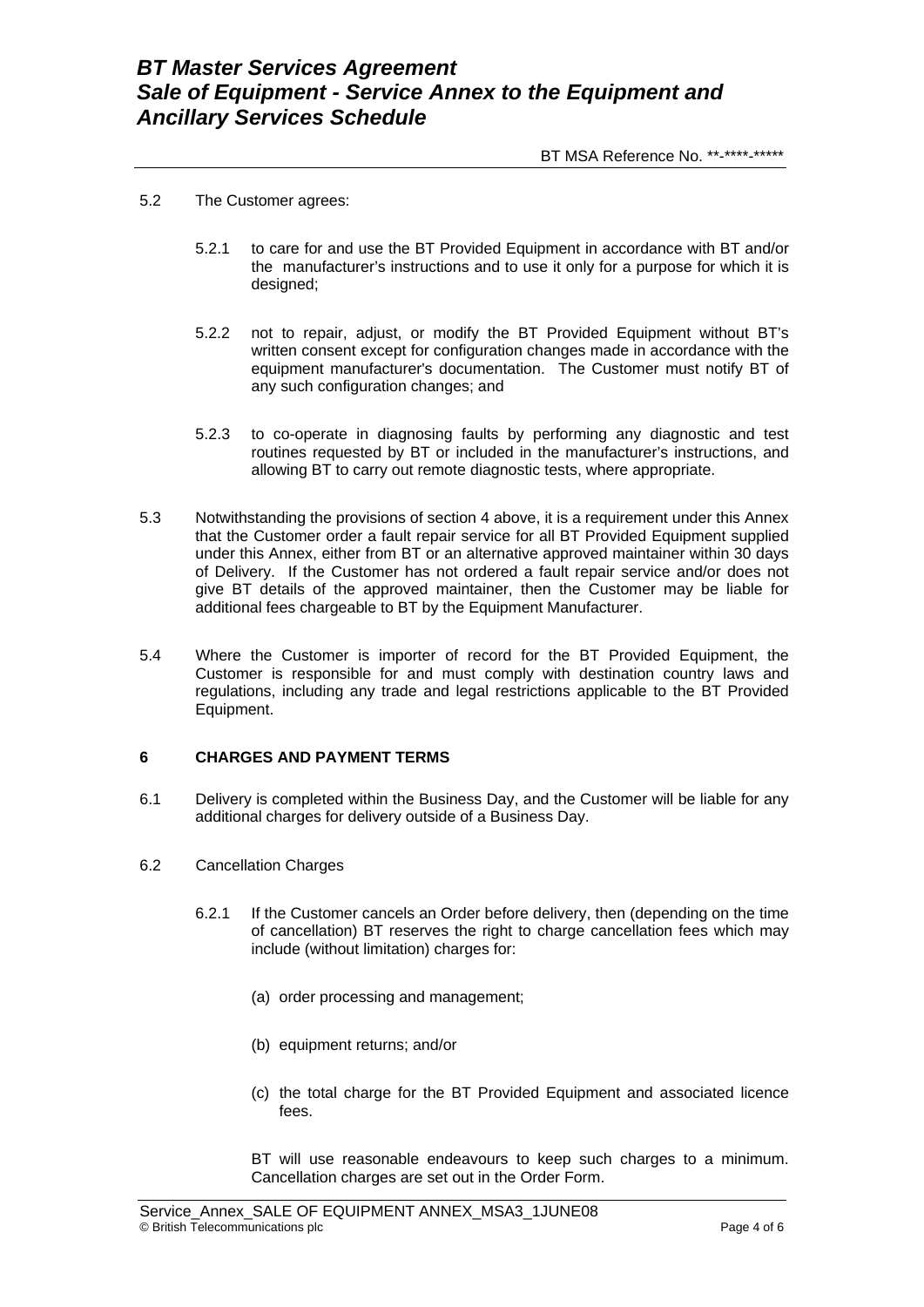BT MSA Reference No. \*\*-\*\*\*\*-\*\*\*\*\*

6.2.2 Notwithstanding the provisions of this section 7.2, BT will not accept

 cancellation from the Customer for BT Provided Equipment that has been delivered or is in the process of being shipped by the Equipment Manufacturer. In such event the Customer shall be liable for the full charge(s) specified on the Order for the BT Provided Equipment.

- 6.2.3 If the Customer cancels an Order BT shall be entitled to recover any relevant BT Provided Equipment after giving written notice in accordance with the General Terms and Conditions.
- 6.3 If the Customer delays or prevents the delivery of the BT Provided Equipment, BT may apply reasonable additional charges for any costs that it incurs.

## **7 Intellectual Property in BT Provided Equipment**

- 7.1 In addition to the provisions of the General Terms and Conditions the Customer will keep the embedded software, any operating manuals and any other documentation provided confidential, and will not disclose them other than to its employees, agents or contractors who need to use them to operate the BT Provided Equipment. The Customer will ensure that such employees, agents and contractors abide by the provisions of this section 8.
- 7.2 The licence granted to the Customer shall be for the use of the Software in object code form only, and solely as provided for in the Equipment Manufacturer's Warranty and Software Licence, which for Cisco Equipment, can be found at <http://www.cisco.com/warp/public/cc/serv/mkt/sup/tsssv/wnty/> (or such other site as the Cisco Equipment Manufacturer may specify from time to time).
- 7.3 The Customer shall contact the Equipment Manufacturer directly and promptly (and shall notify BT, copying any correspondence to BT), in the event of any breach or potential breach of the Software Licence.

#### **8 Waste Electrical or Electronic Equipment (WEEE)**

- 8.1 A crossed out wheelie bin symbol shown on the BT Provided Equipment means that the BT Provided Equipment is classed as Electrical or Electronic Equipment (EEE) under the European Parliament and Council Directive 2002/96/EC on Waste Electrical and Electronic Equipment, and the measures implementing this Directive in European Union Member States (the WEEE Directive). For the purposes of the WEEE Directive any EEE sold to the Customer under this Annex is classed as Business to Business (B2B) EEE.
- 8.2 The Customer and BT acknowledge that for the purposes of Article 9 of the WEEE Directive this paragraph shall be an agreement stipulating other financial arrangements for the environmentally sound management of WEEE. When the Customer has no further use for the BT Provided Equipment the Customer shall ensure that the BT Provided Equipment is not mixed with other commercial or household waste on disposal. The Customer is entitled to return to BT on a one for